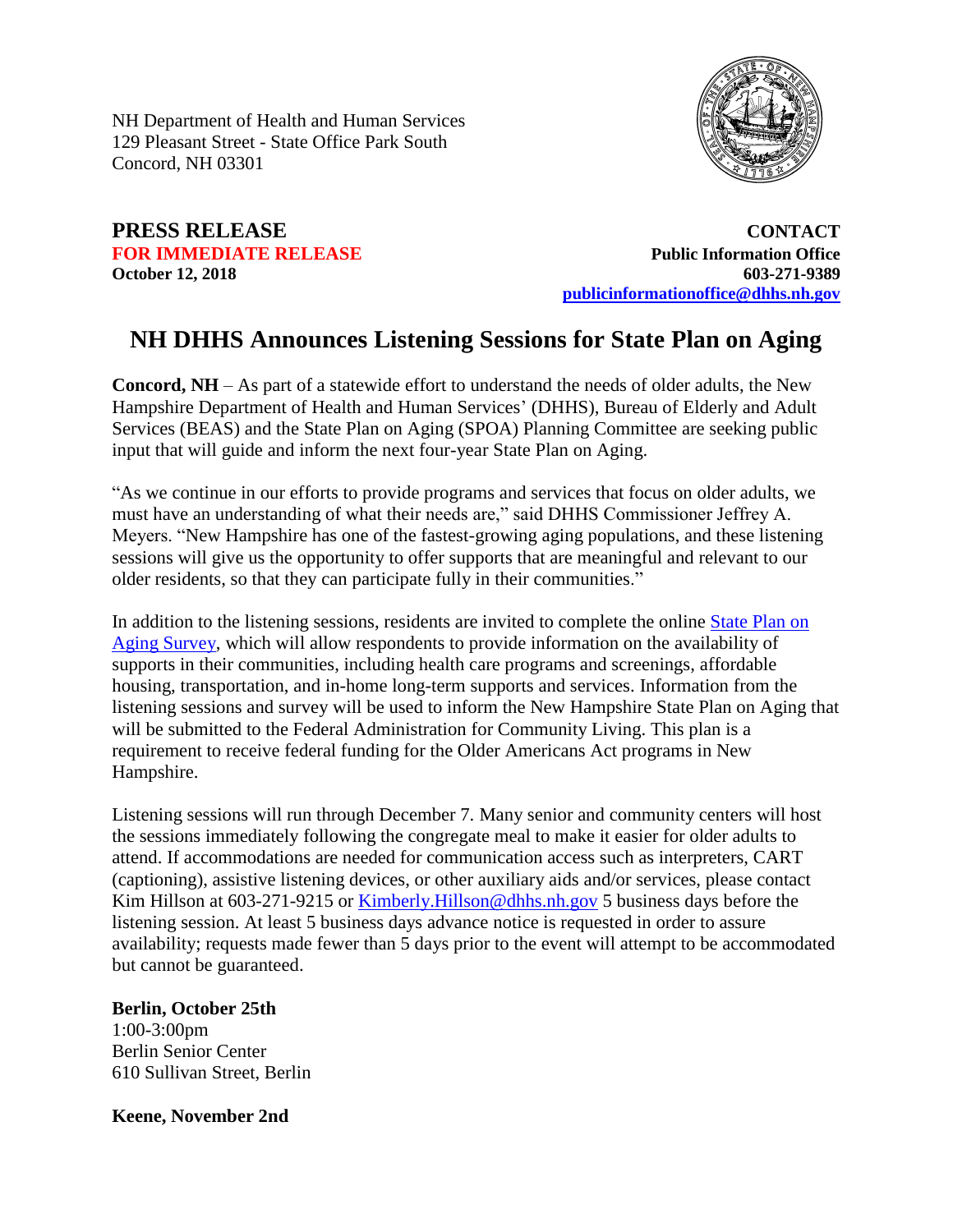9:30-11:30am Cheshire Medical Center 580 Court Street, Keene

#### **Meredith, November 7th**

10:30am -12:30pm Meredith Community Center 1 Circle Drive, Meredith

#### **Nashua, November 14th**

2:00 - 4:00pm Nashua Senior Center 70 Temple Street, Nashua

### **Rochester, November 15th**

1:30-3:30pm Frisbie Memorial Hospital 11 Whitehall Road, Rochester

#### **Newport, November 16th**

9:30-11:30am Newport Senior Center 76 South Main Street, Newport

#### **Lebanon, November 19th**

1:00-3:00pm Upper Valley Senior Center 10 Campbell Street, Lebanon

#### **North Conway, November 27th**

12:30-2:30pm Gibson Center for Seniors 14 Grove Street, North Conway

#### **Derry, November 28th**

9:30-11:30am Marion Gerrish Community Center 39 West Broadway, Derry

**Concord, November 28th** 2:30 - 4:30pm GoodLife Programs & Activities 254 North State Street, Concord

#### **Littleton, November 29th** 1:00-3:00pm Littleton Area Senior Center 77 Riverglen Lane, Littleton

**Manchester, November 30th** 9:30 -11:30am